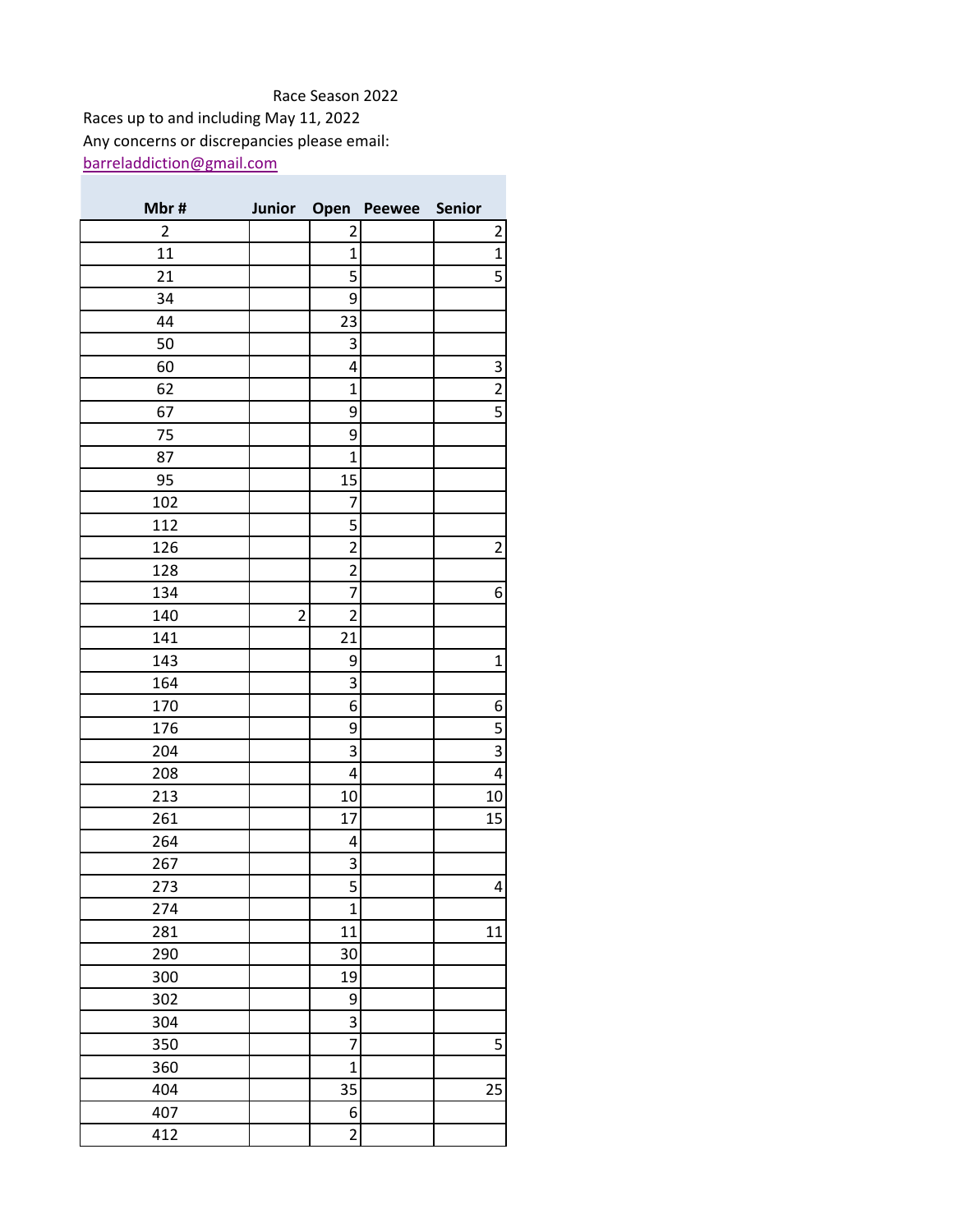| Mbr# | Junior       | Open                    | <b>Peewee</b> | Senior         |
|------|--------------|-------------------------|---------------|----------------|
| 417  |              | 10                      |               |                |
| 418  |              | $\mathbf{1}$            |               |                |
| 420  |              | 4                       |               | 4              |
| 432  |              | 22                      |               | 3              |
| 454  |              | $\mathbf 1$             |               |                |
| 458  |              | $\overline{c}$          |               |                |
| 487  |              | 3                       |               |                |
| 494  |              | $\mathbf{1}$            |               |                |
| 510  |              | $\overline{2}$          |               | $\mathbf{1}$   |
| 515  |              | 1                       |               |                |
| 516  |              | 3                       |               |                |
| 524  |              | 9                       |               |                |
| 538  |              | $\overline{1}$          |               |                |
| 540  |              | $\overline{2}$          |               |                |
| 548  |              | 4                       |               | 4              |
| 557  |              | $\mathbf{1}$            |               |                |
| 562  |              | 4                       |               |                |
| 565  |              | 6                       |               |                |
| 576  |              | $\overline{2}$          |               | $\mathbf 1$    |
| 586  |              | 4                       |               |                |
| 611  |              |                         | 3             |                |
| 620  |              | $\mathbf 1$             |               |                |
| 621  |              | 5                       |               |                |
| 718  |              | $\mathbf{1}$            |               | $\mathbf{1}$   |
| 731  |              | $\mathbf{1}$            |               |                |
| 736  |              | $\mathbf{1}$            |               |                |
| 740  |              | $\overline{2}$          |               | $\overline{2}$ |
| 751  |              | $\overline{2}$          |               |                |
| 765  |              | 5                       |               |                |
| 768  |              | $\overline{3}$          |               |                |
| 773  |              | 3                       |               |                |
| 780  |              | $\overline{2}$          |               |                |
| 846  |              | 5                       |               |                |
| 847  |              | $\mathbf{1}$            |               |                |
| 854  |              | 6                       |               |                |
| 864  |              | $\overline{\mathbf{c}}$ |               |                |
| 877  | $\mathbf{1}$ |                         |               |                |
| 881  |              | 7                       |               |                |
| 884  |              | $\mathbf{1}$            |               |                |
| 898  |              | 3                       |               |                |
| 902  |              | 4                       |               |                |
| 908  |              | $\mathbf 1$             |               |                |
| 910  |              | 3                       |               |                |
| 920  |              | $\overline{c}$          |               |                |
| 937  |              | 6                       |               |                |
| 951  |              | 10                      |               |                |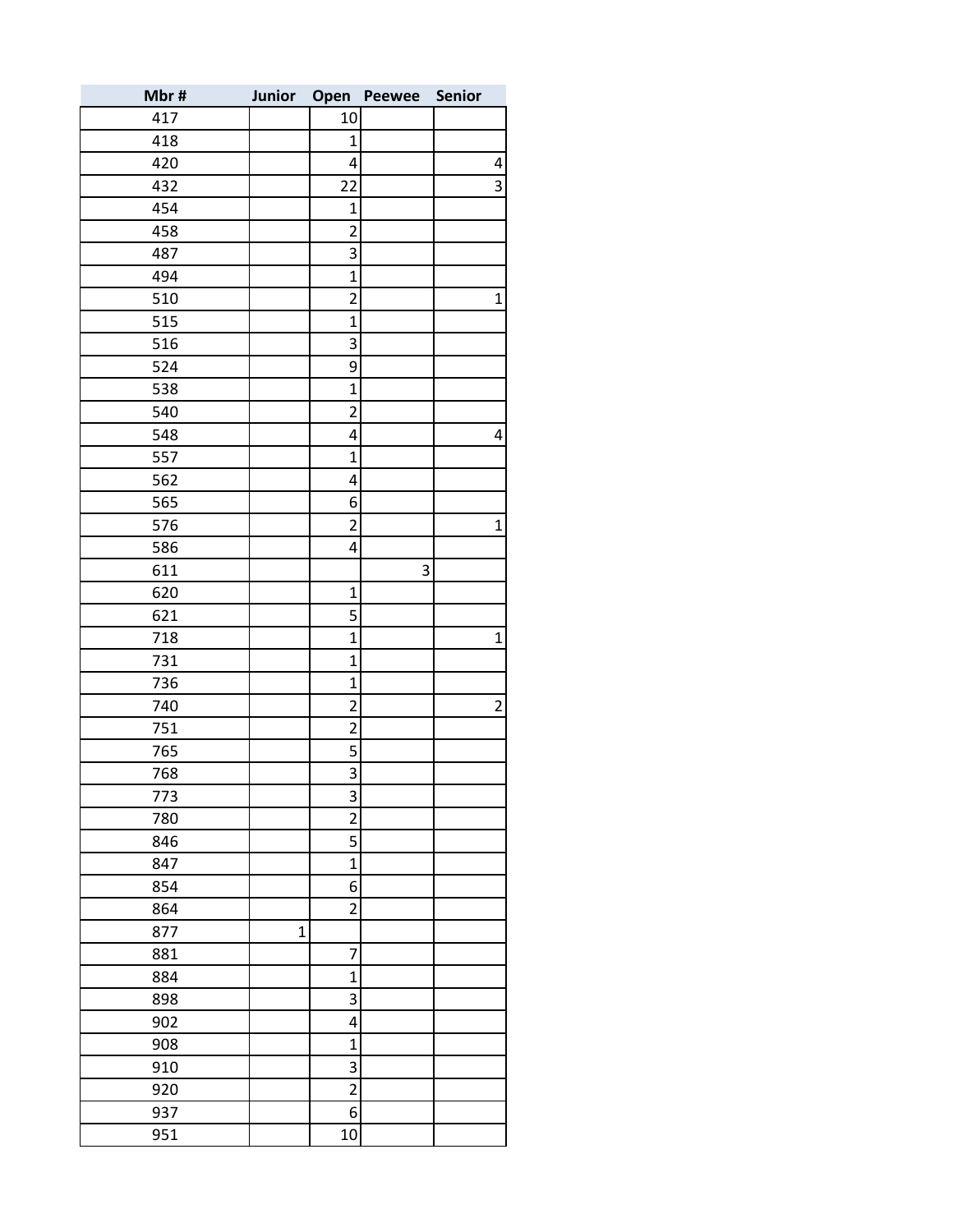| Mbr# | Junior         | Open                    | <b>Peewee</b> | Senior |                |
|------|----------------|-------------------------|---------------|--------|----------------|
| 952  |                | 1                       |               |        | 1              |
| 967  |                | 6                       |               |        | $\overline{2}$ |
| 968  |                | 3                       |               |        | $\mathbf{1}$   |
| 980  |                | 4                       |               |        | 3              |
| 994  |                | $\overline{2}$          |               |        |                |
| 1043 |                | $\overline{1}$          |               |        |                |
| 1087 |                | $\overline{2}$          |               |        |                |
| 1092 |                | 10                      |               |        |                |
| 1109 |                | 10                      |               |        |                |
| 1133 |                | $\mathbf{1}$            |               |        |                |
| 1135 |                | 8                       |               |        |                |
| 1145 |                | 5                       |               |        |                |
| 1151 |                | $\overline{c}$          |               |        |                |
| 1172 |                | 7                       |               |        | 7              |
| 1173 |                | 6                       |               |        |                |
| 1207 |                | $\mathbf{1}$            |               |        |                |
| 1233 |                | 3                       |               |        |                |
| 1242 |                | $\overline{7}$          |               |        | 7              |
| 1255 |                | $\overline{7}$          |               |        |                |
| 1285 |                | 7                       |               |        |                |
| 1320 | 11             |                         |               |        |                |
| 1325 |                | $\overline{2}$          |               |        |                |
| 1329 |                | $\overline{2}$          |               |        |                |
| 1330 |                | $\mathbf 1$             |               |        |                |
| 1339 |                | $\overline{2}$          |               |        |                |
| 1344 |                | $\mathbf 1$             |               |        |                |
| 1355 |                | $\overline{c}$          |               |        |                |
| 1356 |                | $\mathbf{1}$            |               |        |                |
| 1358 |                | $\overline{\mathbf{c}}$ |               |        |                |
| 1367 |                | $\overline{7}$          |               |        |                |
| 1378 |                | 13                      |               |        |                |
| 1379 |                | 4                       |               |        |                |
| 1402 |                | 5                       |               |        |                |
| 1416 |                | $\overline{2}$          |               |        |                |
| 1447 | $\overline{2}$ | $\overline{2}$          |               |        |                |
| 1462 |                | $\overline{2}$          |               |        |                |
| 1466 | $\overline{2}$ | $\overline{2}$          |               |        |                |
| 1497 |                | 4                       |               |        |                |
| 1511 |                | 3                       |               |        |                |
| 1515 |                | $\overline{2}$          |               |        |                |
| 1544 |                | $\overline{2}$          |               |        |                |
| 1553 |                | $\overline{2}$          |               |        |                |
| 1556 |                | $\overline{7}$          |               |        |                |
| 1584 |                | $\overline{2}$          |               |        | $\overline{2}$ |
| 1587 |                | $\overline{2}$          |               |        |                |
| 1588 | $\mathbf 1$    |                         |               |        |                |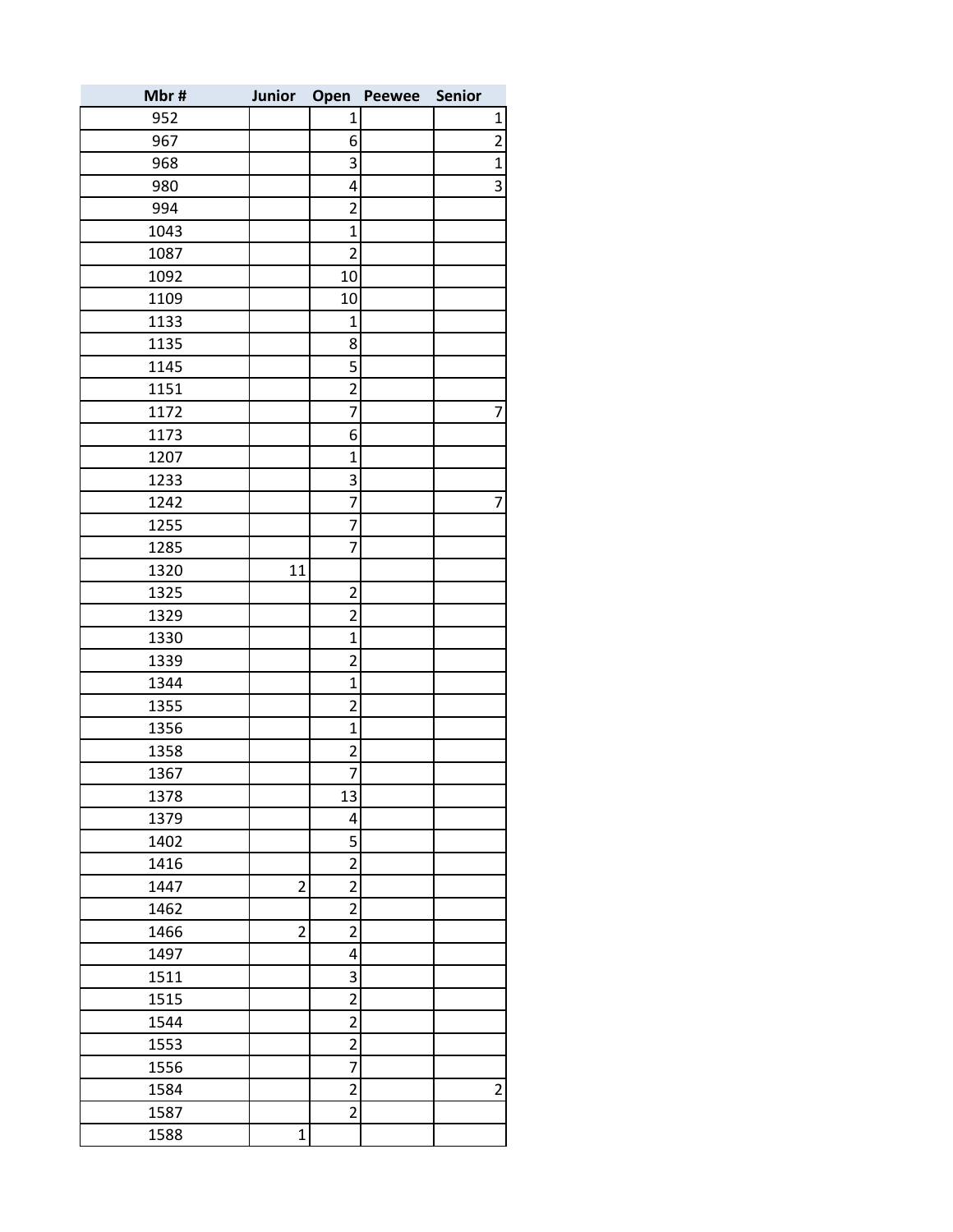| Mbr# | Junior         | Open             | Peewee         | <b>Senior</b>  |
|------|----------------|------------------|----------------|----------------|
| 1591 |                | 3                |                |                |
| 1597 |                | 4                |                |                |
| 1602 |                | 6                |                |                |
| 1606 |                | 9                |                | 9              |
| 1614 | $\overline{c}$ |                  |                |                |
| 1623 |                | 4                |                | 4              |
| 1625 |                | 11               |                |                |
| 1627 | 8              | 7                |                |                |
| 1640 |                | 4                |                |                |
| 1643 |                | 11               |                |                |
| 1651 |                | $\mathbf 1$      |                |                |
| 1653 |                | 8                |                |                |
| 1669 |                | $\overline{2}$   |                | $\overline{2}$ |
| 1679 | 7              | 4                |                |                |
| 1687 |                | $\overline{2}$   |                |                |
| 1688 | $\overline{c}$ |                  |                |                |
| 1700 |                | 7                |                | 4              |
| 1720 |                | $\mathbf{1}$     |                |                |
| 1727 |                | 12               |                |                |
| 1728 |                | 19               |                |                |
| 1732 |                | $\mathbf{1}$     |                |                |
| 1734 |                | 5                |                |                |
| 1735 |                | 6                |                |                |
| 1737 |                | 4                |                |                |
| 1740 |                | 15               |                |                |
| 1748 |                | 11               |                |                |
| 1770 |                | 4                |                |                |
| 1772 |                | 6                |                |                |
| 1778 |                | 11               |                |                |
| 1781 |                | $6 \overline{6}$ |                |                |
| 1787 |                | 3                |                |                |
| 1789 |                | 8                |                |                |
| 1806 |                |                  | 3              |                |
| 1810 |                |                  | $\mathbf{1}$   |                |
| 1815 |                | $\mathbf 1$      |                |                |
| 1817 | $\overline{c}$ |                  |                |                |
| 1818 |                |                  | $\overline{c}$ |                |
| 1821 |                | $\mathbf{1}$     |                |                |
| 1826 |                | 6                |                | 6              |
| 1834 |                | $\overline{7}$   |                |                |
| 1851 | 18             | 34               |                |                |
| 1855 |                | $\overline{2}$   |                |                |
| 1859 |                | 3                |                |                |
| 1871 |                |                  | 4              |                |
| 1872 |                |                  | 4              |                |
| 1874 |                | $\mathbf 1$      |                |                |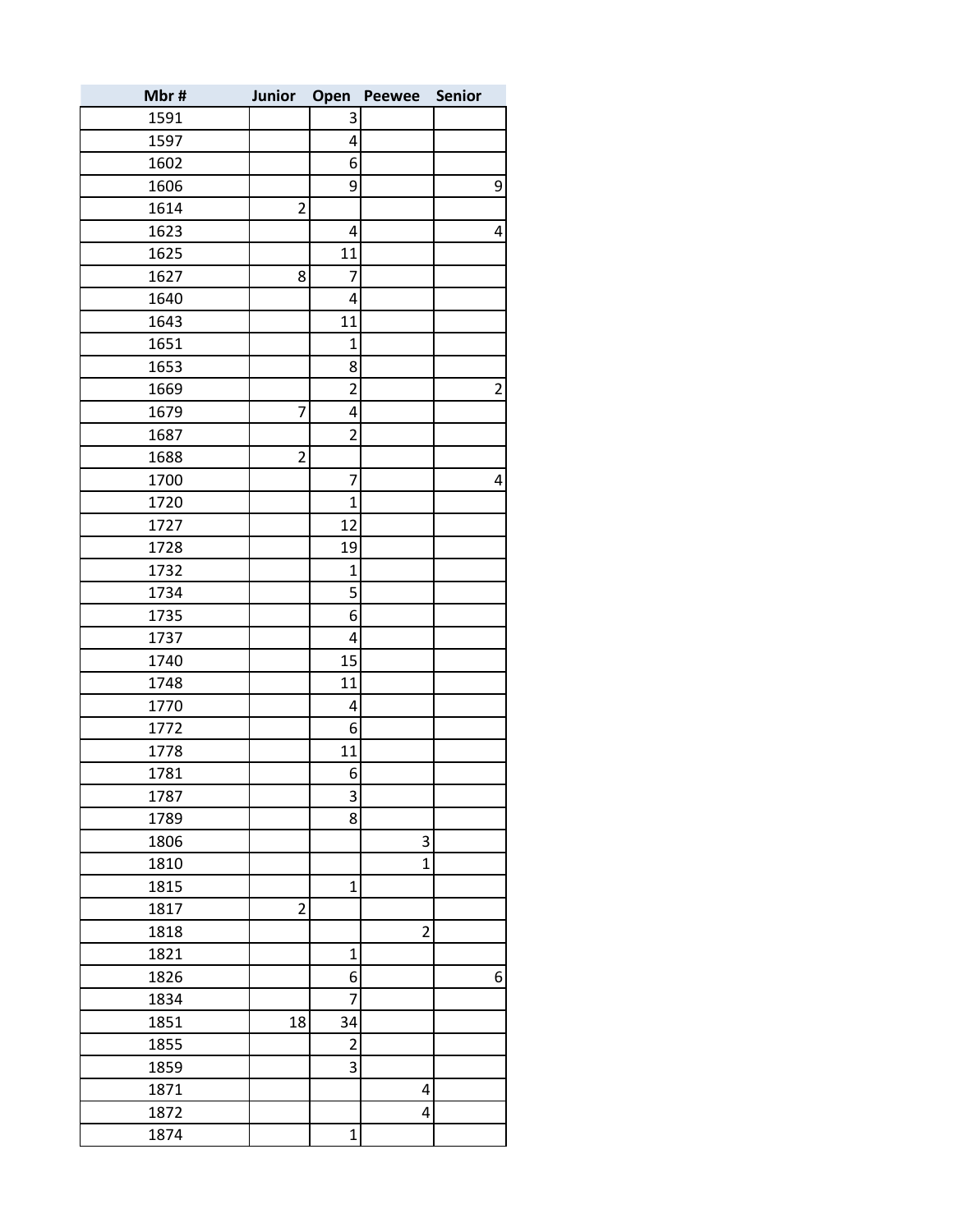| Mbr# | Junior         | Open           | <b>Peewee</b>  | Senior       |
|------|----------------|----------------|----------------|--------------|
| 1881 |                | 6              |                |              |
| 1902 |                | $\overline{7}$ |                |              |
| 1911 |                | $\overline{2}$ |                |              |
| 1914 |                | $\mathbf 1$    |                |              |
| 1915 |                | 5              |                |              |
| 1916 | 13             | 10             |                |              |
| 1917 |                | 8              |                |              |
| 1921 | 6              |                |                |              |
| 1927 | 5              | 3              |                |              |
| 1928 |                | $\mathbf{1}$   |                |              |
| 1929 | 10             | 12             |                |              |
| 1950 |                | 24             |                | 11           |
| 1963 |                | $\overline{1}$ |                | $\mathbf 1$  |
| 1971 | 12             | 12             |                |              |
| 1976 |                | $\mathbf{1}$   |                |              |
| 1984 |                | 6              |                |              |
| 1991 |                | 9              |                |              |
| 1993 |                | 3              |                |              |
| 1997 |                | 9              |                |              |
| 1998 | 3              |                |                |              |
| 2000 |                | 3              |                |              |
| 2005 |                | $\mathbf{1}$   |                |              |
| 2006 |                | $\mathbf{1}$   |                | $\mathbf{1}$ |
| 2010 |                |                | 3              |              |
| 2011 |                | 6              |                |              |
| 2013 |                | 6              |                |              |
| 2015 | $\overline{2}$ |                |                |              |
| 2016 |                | 4              |                |              |
| 2019 |                |                | 5              |              |
| 2023 | 3              | $\overline{2}$ |                |              |
| 2037 |                | 6              |                |              |
| 2040 |                |                | $\mathbf 1$    |              |
| 2048 |                |                | 3              |              |
| 2049 |                | 11             |                |              |
| 2051 | 5              | 5              |                |              |
| 2052 |                | 5              |                | 5            |
| 2054 | $\mathbf 1$    | $\mathbf{1}$   |                |              |
| 2060 |                |                | $\overline{2}$ |              |
| 2063 |                | 5              |                |              |
| 2077 |                | 3              |                |              |
| 2081 |                |                | $\overline{2}$ |              |
| 2082 |                | 4              |                | 4            |
| 2084 |                | 3              |                |              |
| 2086 | $\overline{1}$ | $\overline{1}$ |                |              |
| 2107 |                | 4              | $\overline{1}$ |              |
| 2113 |                |                | 3              |              |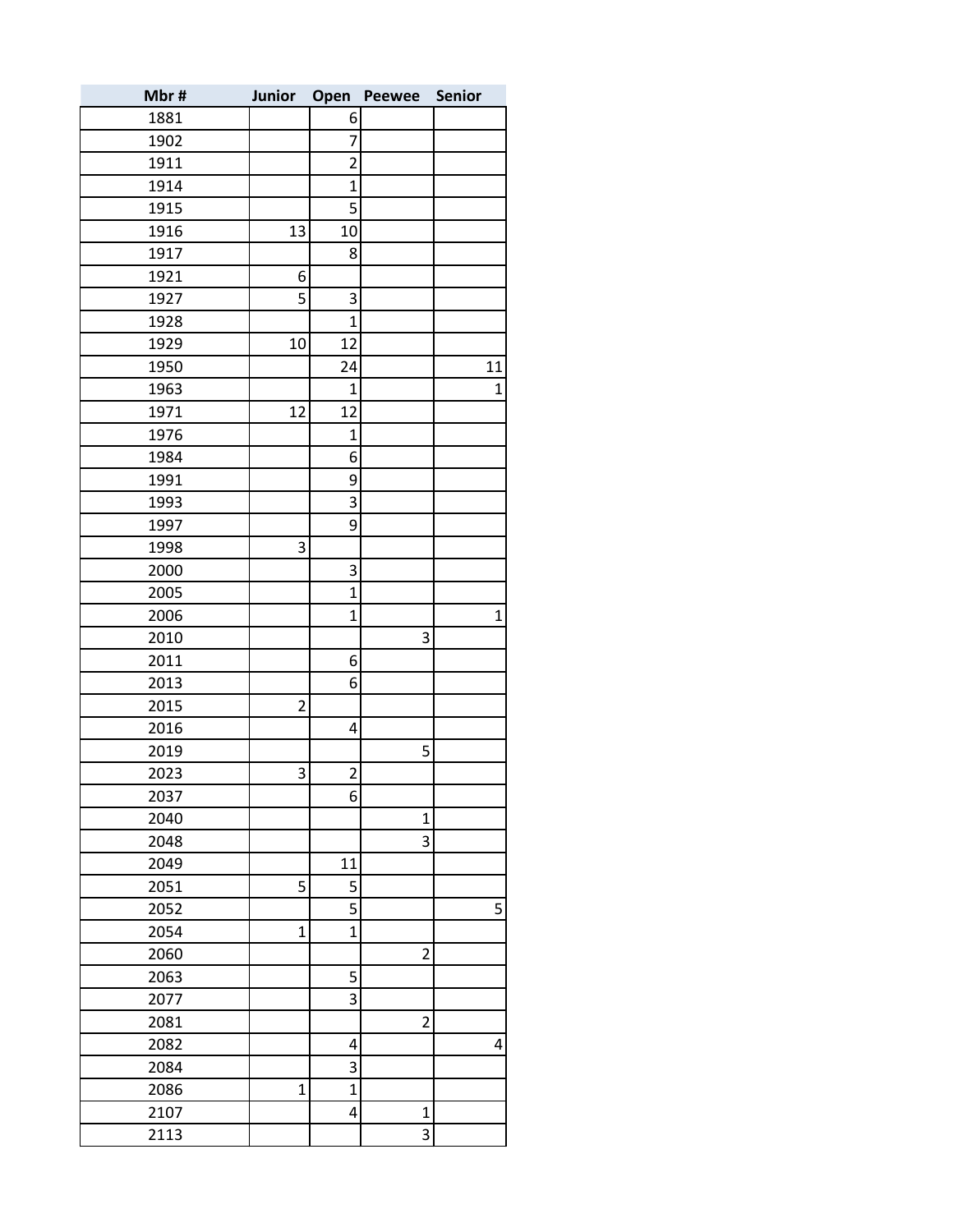| Mbr# | Junior Open    |                | Peewee         | <b>Senior</b> |
|------|----------------|----------------|----------------|---------------|
| 2116 | 7              | 7              |                |               |
| 2122 |                | 13             |                | 13            |
| 2125 |                | 3              |                |               |
| 2136 |                |                | 5              |               |
| 2138 | 1              |                |                |               |
| 2142 | 3              | 3              |                |               |
| 2147 |                | $\mathbf 1$    |                |               |
| 2149 |                | $\overline{2}$ |                |               |
| 2151 |                |                | 10             |               |
| 2152 |                |                | 6              |               |
| 2153 |                | $\mathbf{1}$   |                | 1             |
| 2158 |                |                | $\overline{2}$ |               |
| 2161 | 4              | 4              |                |               |
| 2165 | 4              |                |                |               |
| 2166 | 3              |                |                |               |
| 2167 |                | 3              |                |               |
| 2168 | $\overline{2}$ | $\overline{2}$ |                |               |
| 2169 | 3              |                |                |               |
| 2175 | 6              | 6              |                |               |
| 2176 |                |                | 4              |               |
| 2178 | $\mathbf 1$    | $\mathbf{1}$   |                |               |
| 2180 |                | $\mathbf{1}$   |                |               |
| 2181 | 4              | 3              |                |               |
| 2186 |                | 8              |                |               |
| 2187 |                | 6              |                |               |
| 2189 | $\overline{2}$ |                |                |               |
| 2190 |                | $\mathbf{1}$   |                | $\mathbf{1}$  |
| 2191 |                |                | $\overline{2}$ |               |
| 2192 |                |                | $\mathbf 1$    |               |
| 2193 | 1              |                |                |               |
| 2201 | 4              | $\mathbf{1}$   |                |               |
| 2204 | 3              |                |                |               |
| 2205 |                | 7              |                |               |
| 2206 |                |                | $\mathbf 1$    |               |
| 2207 |                |                | $\mathbf 1$    |               |
| 2209 |                | 3              |                |               |
| 2210 |                | 18             |                |               |
| 2211 |                |                | $\overline{2}$ |               |
| 2214 |                | 6              |                |               |
| 2215 |                |                | 10             |               |
| 2216 | $\overline{2}$ | 5              |                |               |
| 2219 |                |                | 3              |               |
| 2220 |                | $\mathbf 1$    | 3              |               |
| 2221 | 8              | $\overline{7}$ |                |               |
| 2222 |                |                | 20             |               |
| 2223 |                |                | 9              |               |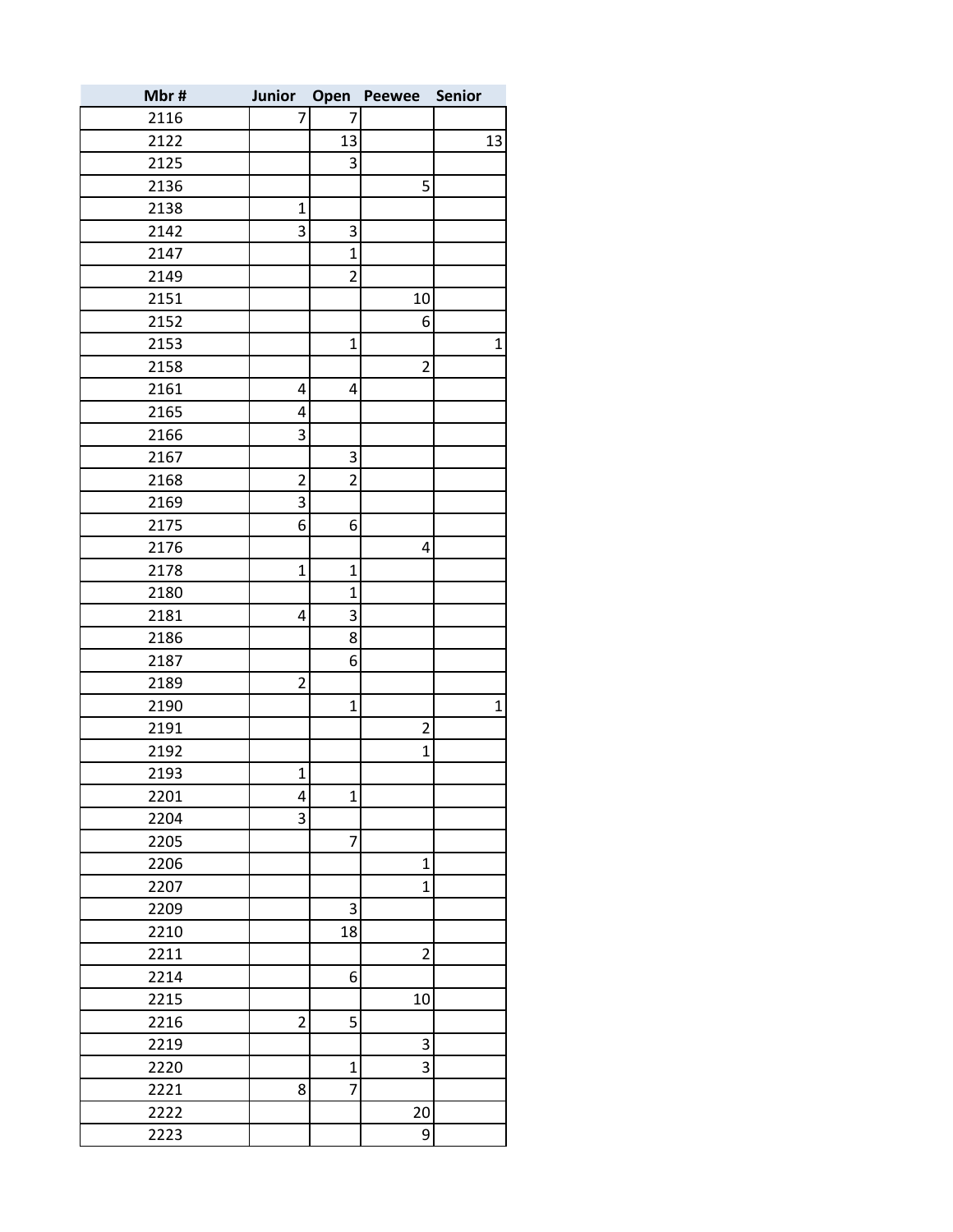| Mbr# | Junior         | Open           | Peewee         | Senior |
|------|----------------|----------------|----------------|--------|
| 2225 |                | 7              |                |        |
| 2226 |                |                | 6              |        |
| 2228 | 4              |                | 4              |        |
| 2229 |                |                | $\overline{2}$ |        |
| 2230 |                |                | $\overline{c}$ |        |
| 2231 | 3              |                |                |        |
| 2233 | 4              |                |                |        |
| 2235 |                | $\overline{2}$ |                |        |
| 2237 |                | 5              |                |        |
| 2238 |                | 5              |                |        |
| 2239 |                | $\mathbf{1}$   |                |        |
| 2240 |                | 5              |                |        |
| 2242 |                | $\overline{2}$ |                |        |
| 2244 |                | $\mathbf{1}$   |                |        |
| 2245 |                | 5              |                |        |
| 2248 | $\mathbf 1$    |                | 3              |        |
| 2249 | $\mathbf{1}$   |                | 3              |        |
| 2250 |                | $\mathbf{1}$   |                |        |
| 2251 |                |                | 6              |        |
| 2252 | $\overline{1}$ |                |                |        |
| 2253 | 3              | 3              |                |        |
| 2255 |                |                | 4              |        |
| 2260 |                |                | $\overline{2}$ |        |
| 2261 |                |                | $\mathbf 1$    |        |
| 2262 | $\mathbf{1}$   |                |                |        |
| 2263 |                |                | $\mathbf{1}$   |        |
| 2264 |                | 3              |                | 3      |
| 2265 |                | 4              |                |        |
| 2269 |                | 3              |                |        |
| 2271 | 3              |                |                |        |
| 2272 |                |                | 3              |        |
| 2273 | $\overline{2}$ |                |                |        |
| 2274 |                |                | 3              |        |
| 2276 |                |                | 3              |        |
| 2277 |                |                | 3              |        |
| 2278 | $\mathbf{1}$   |                |                |        |
| 2279 |                |                | $\overline{c}$ |        |
| 2280 |                |                | $\mathbf 1$    |        |
| 2281 | $\overline{2}$ |                |                |        |
| 2282 | $\mathbf{1}$   |                |                |        |
| 2285 |                |                | $\overline{c}$ |        |
| 2286 | $\mathbf 1$    |                |                |        |
| 2287 |                |                | $\mathbf{1}$   |        |
| 2288 |                |                | $\overline{1}$ |        |
| 2290 | $\overline{1}$ |                |                |        |
| 2296 |                | $\overline{c}$ |                |        |